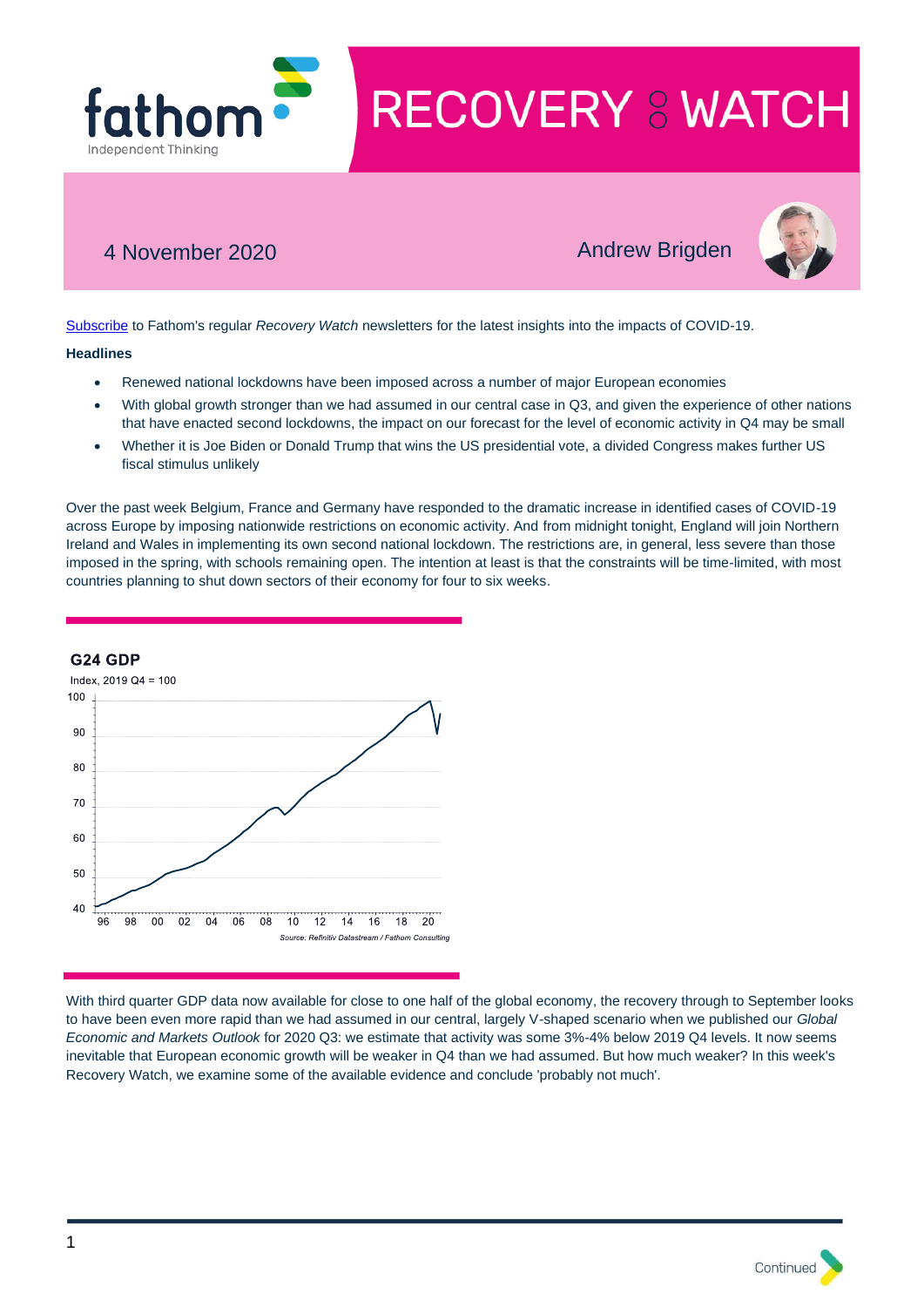

### **COVID-19 new cases**



Israel was the first country to enter a second period of national lockdown, which was in place for one month from 18 September. Ireland followed a month later, beginning a six-week period of national lockdown on 21 October. As our chart shows, renewed lockdowns in these two countries have proved extremely effective in bringing down the number of identified cases of COVID-19. We estimate that in Israel the reproductive rate of the virus, 'R', fell to around 0.5. In Ireland, where the schools remained open, in contrast to Israel but in common with most other countries, including England, 'R' looks to be closer to 0.7. 'R' is, to a significant degree, dependent on human behaviours, as well as biological factors such as the level of immunity in a population in a recent [blog post,](https://www.fathom-consulting.com/its-not-just-coughs-and-sneezes-that-spread-diseases/) we argued that confidence in the measures being taken by one's government might be an important determinant of 'R'.



## COVID-19 new cases by English region, forecast

If the renewed lockdowns we are seeing across Europe are as successful in bringing down 'R' as those we have seen elsewhere, then it is possible that four to six weeks of restrictions may prove sufficient. In the chart above, we derive projections for the seven-day rate of infections for each of England's nine regions, on the assumption that 'R' falls to 0.7 from tomorrow in each case. On that basis, much of southern England would drop below 20 cases per 100,000 people, per week, by the beginning of December, with London a week behind, and parts of northern England up to three weeks behind. This is a rate of infection with which the UK government seems comfortable. If we are right, the national lockdown will probably come to an end on 2 December, as planned, though with some regions continuing to face more restrictions than others.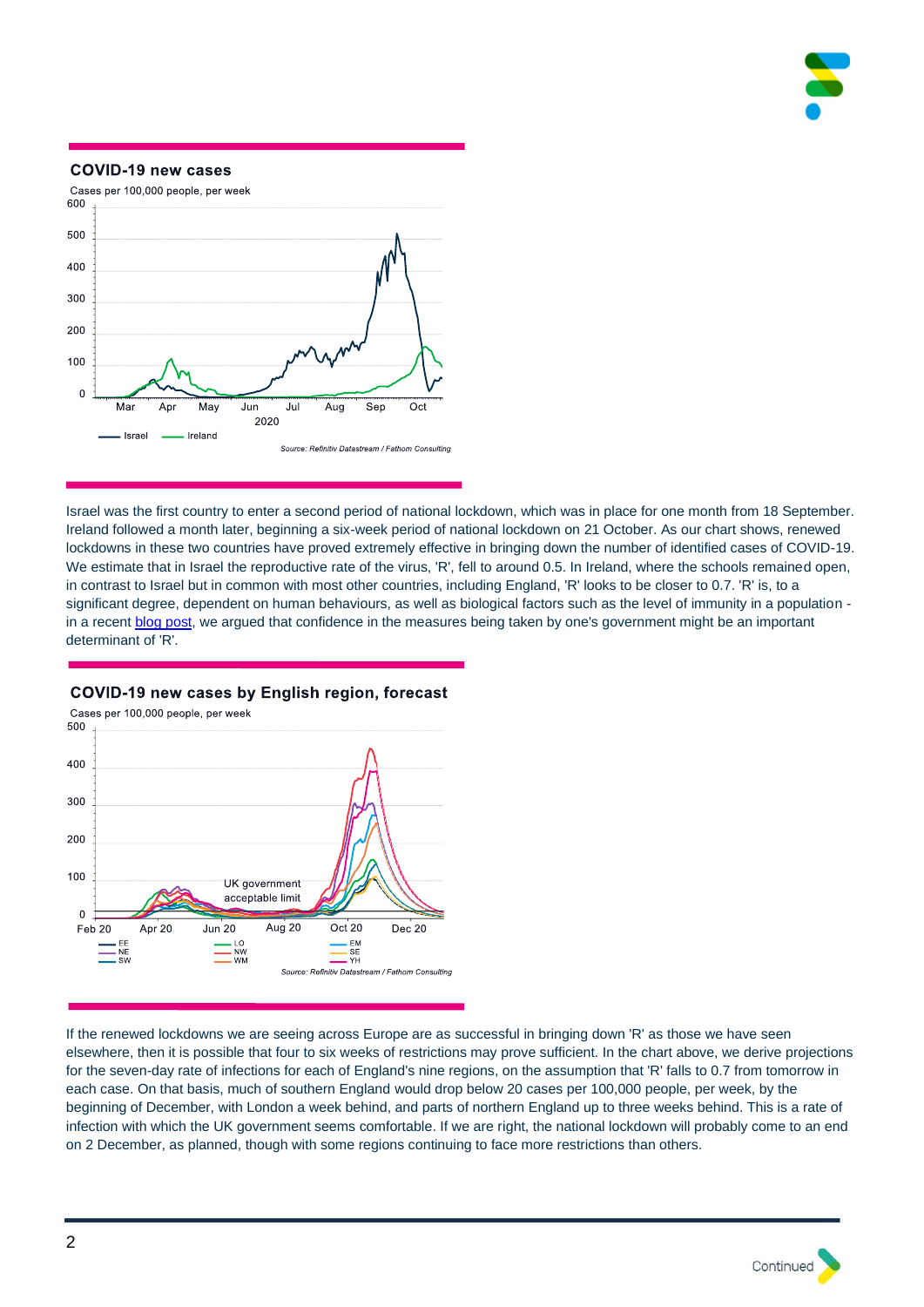

# Time spent in the workplace



How will these renewed national lockdowns affect economic activity? There are grounds to believe that a week of lockdown will have a much smaller impact the second time around than it did in the spring. First, in almost all cases, the restrictions are less severe, with schools remaining open. Second, and perhaps more importantly, we have learnt more about the virus, and we are more prepared, which ought to mitigate the economic impact still further. On the demand side, we know more about the modes of transmission than we did in the spring, so people are likely to be less fearful about leaving the house to visit those businesses that do remain open. And there is less uncertainty, with fiscal support measures tending to be in place before the lockdowns were enacted, and with a vaccine seemingly just around the corner. On the supply side, businesses have adapted. Those that are allowed to open have already made themselves COVID-secure. Many of those that are not, particularly in the hospitality sector, will already have established an online presence, offering delivery or takeaway options. Google mobility data for Israel and Ireland show that the proportion of time spent in the workplace - a crude proxy for the impact on supply - fell by one quarter to one half the amount recorded during the first lockdown. In that regard, we consider a reduction in activity per week of lockdown that is one half the size of that seen in the spring to be a cautious rule of thumb.



Increased nervousness on the part of investors is evident in the VIX measure of equity market volatility, which has risen sharply since mid-October. Nevertheless, this so-called 'fear gauge' remains substantially below levels seen in March. Our own proprietary metrics tell a similar story. Fathom's Risk Off Gauge, the FROG, has jumped back into uncertain territory, from a position back in early October where investors were decisively 'risk on'. Finally, the FLiq, our measure of market liquidity based on the discount earned on closed-end funds, showed a further fall in liquidity last month. Assets exposed to a shortage of liquidity are likely to suffer in the near-term until uncertainties about the outcome of the US election are resolved.

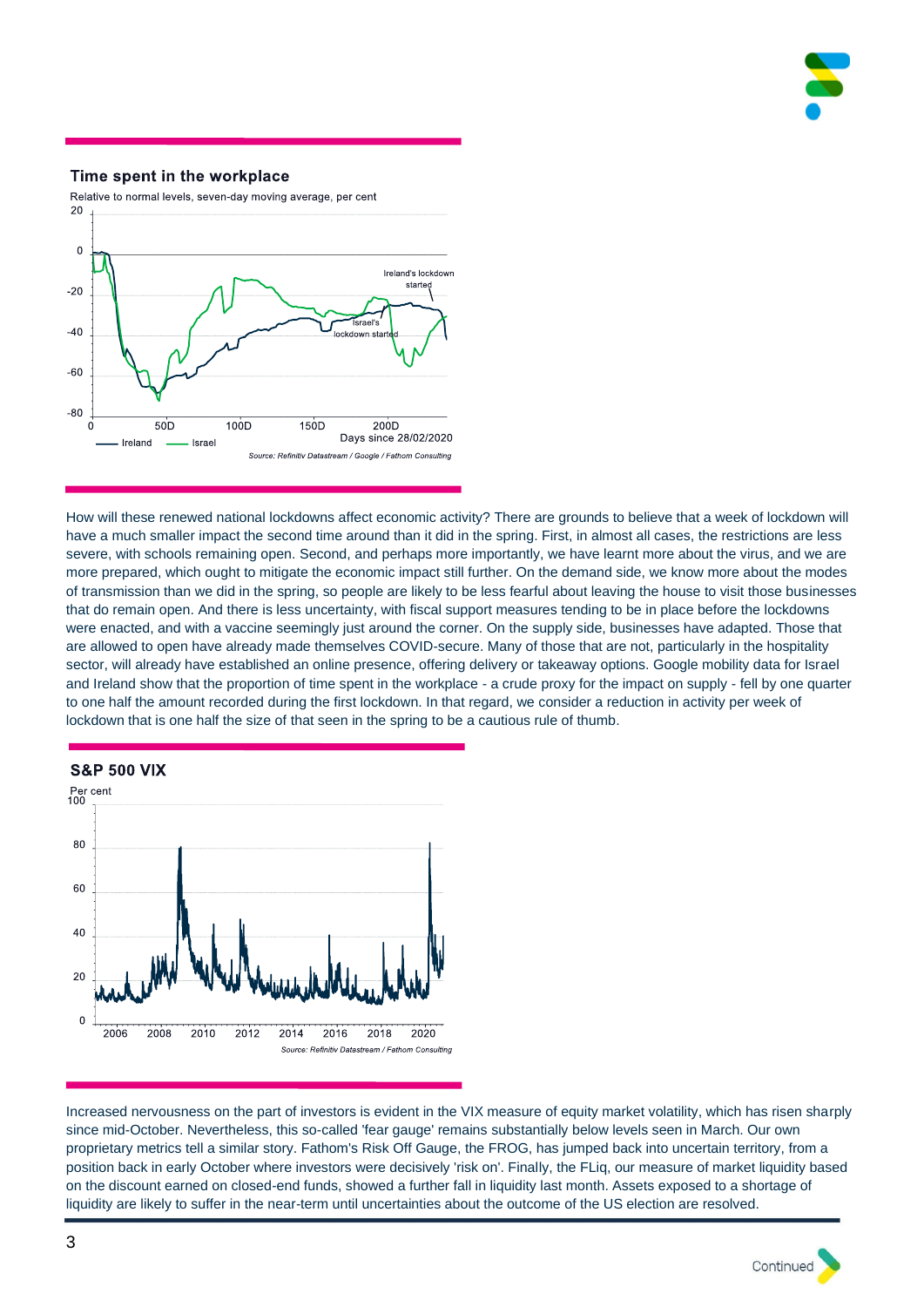

# Fathom risk-off gauge (FROG), daily



**Fathom Liquidity Indicator** 



## **Interesting reading**

- 80% of recent UK COVID-19 infections are from a strain of the virus that emerged in Spain over the summer, according to research cited by the FT, suggesting that international travel may have been responsible for seeding the UK's second wave, just as it was the first: [https://www.ft.com/content/2782655a-0441-4d38-bb03-5c4e67ead110](http://r20.rs6.net/tn.jsp?t=bqyjoabbb.0.0.zlpf4rsab.0&id=preview&r=3&p=https%3A%2F%2Fwww.ft.com%2Fcontent%2F2782655a-0441-4d38-bb03-5c4e67ead110)
- The UK governments 'Eat Out to Help Out' scheme may have helped to drive up the number of new cases, research carried out at the University of Warwick concludes: [https://warwick.ac.uk/fac/soc/economics/research/centres/cage/manage/publications/wp.517.2020.pdf](http://r20.rs6.net/tn.jsp?t=bqyjoabbb.0.0.zlpf4rsab.0&id=preview&r=3&p=https%3A%2F%2Fwarwick.ac.uk%2Ffac%2Fsoc%2Feconomics%2Fresearch%2Fcentres%2Fcage%2Fmanage%2Fpublications%2Fwp.517.2020.pdf)
- A dashboard of projected COVID-19 new cases by English region (desktop only): [https://public.tableau.com/profile/laurence.turner#!/vizhome/ProjectingUKCOVID-19cases/Casesper100000](http://r20.rs6.net/tn.jsp?t=bqyjoabbb.0.0.zlpf4rsab.0&id=preview&r=3&p=https%3A%2F%2Fpublic.tableau.com%2Fprofile%2Flaurence.turner%23%21%2Fvizhome%2FProjectingUKCOVID-19cases%2FCasesper100000)
- In a recent NBER working paper, Pol Antràs, Stephen Redding, and Esteban Rossi-Hansberg consider the relationship between globalisation and the frequency and severity of pandemics, concluding, as is often the case in economics, that it is ambiguous[: https://www.nber.org/system/files/working\\_papers/w27840/w27840.pdf](http://r20.rs6.net/tn.jsp?t=bqyjoabbb.0.0.zlpf4rsab.0&id=preview&r=3&p=https%3A%2F%2Fwww.nber.org%2Fsystem%2Ffiles%2Fworking_papers%2Fw27840%2Fw27840.pdf)